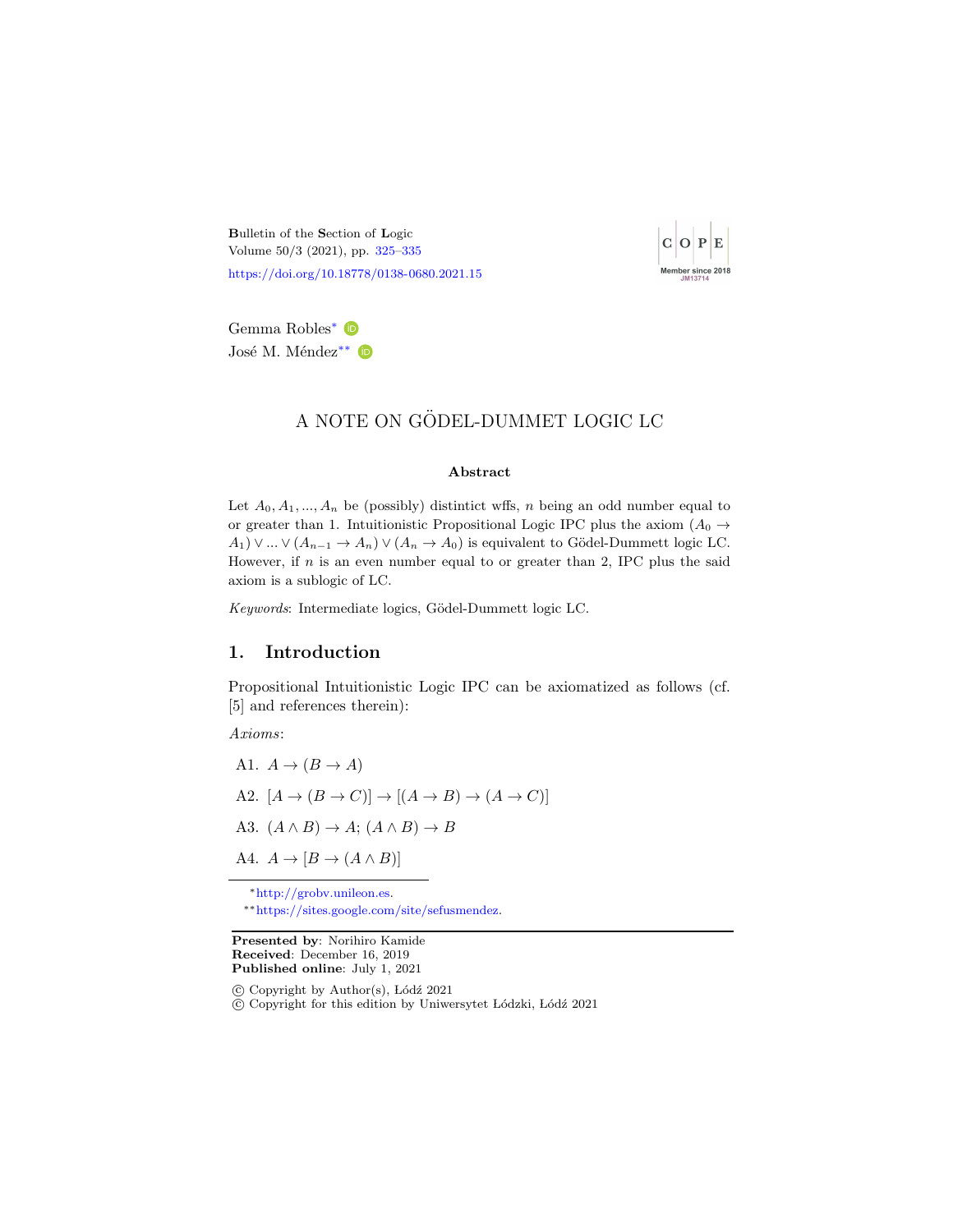A5.  $A \rightarrow (A \vee B)$ ;  $B \rightarrow (A \vee B)$ A6.  $(A \vee B) \rightarrow [(A \rightarrow C) \rightarrow [(B \rightarrow C) \rightarrow C]]$ A7.  $(A \rightarrow \neg B) \rightarrow (B \rightarrow \neg A)$ A8.  $\neg A \rightarrow (A \rightarrow B)$ 

Rule of inference:

Modus Ponens (MP): If A and  $A \rightarrow B$ , then B

The following wffs and rule (derivable in IPC) are used in the sequel:

- t1.  $A \rightarrow A$
- t2.  $(B \to C) \to [(A \to B) \to (A \to C)]$
- t3.  $(A \rightarrow B) \rightarrow [(B \rightarrow C) \rightarrow (A \rightarrow C)]$

Transitivity (Trans): If  $A \to B$  and  $B \to C$ , then  $A \to C$ 

In what follows, regardless of a particular order or association of the  $n$ implicative wffs  $A_1, ..., A_n$  connected by  $\vee$  as the sole connective, in general, we simply write  $A_1 \vee A_2 ... \vee A_n$ .

By  $IPC_+$ , we refer to the negationless fragment of IPC, axiomatized by A1 through A6 and MP. Well then, in  $[4]$  it is noted that Gödel-Dummett logic LC (cf. [\[2\]](#page-9-1), [\[3\]](#page-9-2)) can be axiomatized by adding any of the following axiom schemes to IPC:

a1. 
$$
(A \rightarrow B) \vee (B \rightarrow A)
$$
  
\na2.  $(A \rightarrow B) \vee [(A \rightarrow B) \rightarrow A]$   
\na3.  $(A \rightarrow B) \vee [(A \rightarrow B) \rightarrow B]$   
\na4.  $[A \rightarrow (B \vee C)] \rightarrow [(A \rightarrow B) \vee (A \rightarrow C)]$   
\na5.  $[(A \wedge B) \rightarrow C] \rightarrow [(A \rightarrow C) \vee (B \rightarrow C)]$   
\na6.  $[[(A \rightarrow B) \rightarrow B] \wedge [(B \rightarrow A) \rightarrow A]] \rightarrow (A \vee B)$ 

We remark that Dummett's original axiomatization of LC is the result of adding a1 to IPC (cf. [\[2\]](#page-9-1)). We will occasionally refer to a1 as "Dummett's axiom".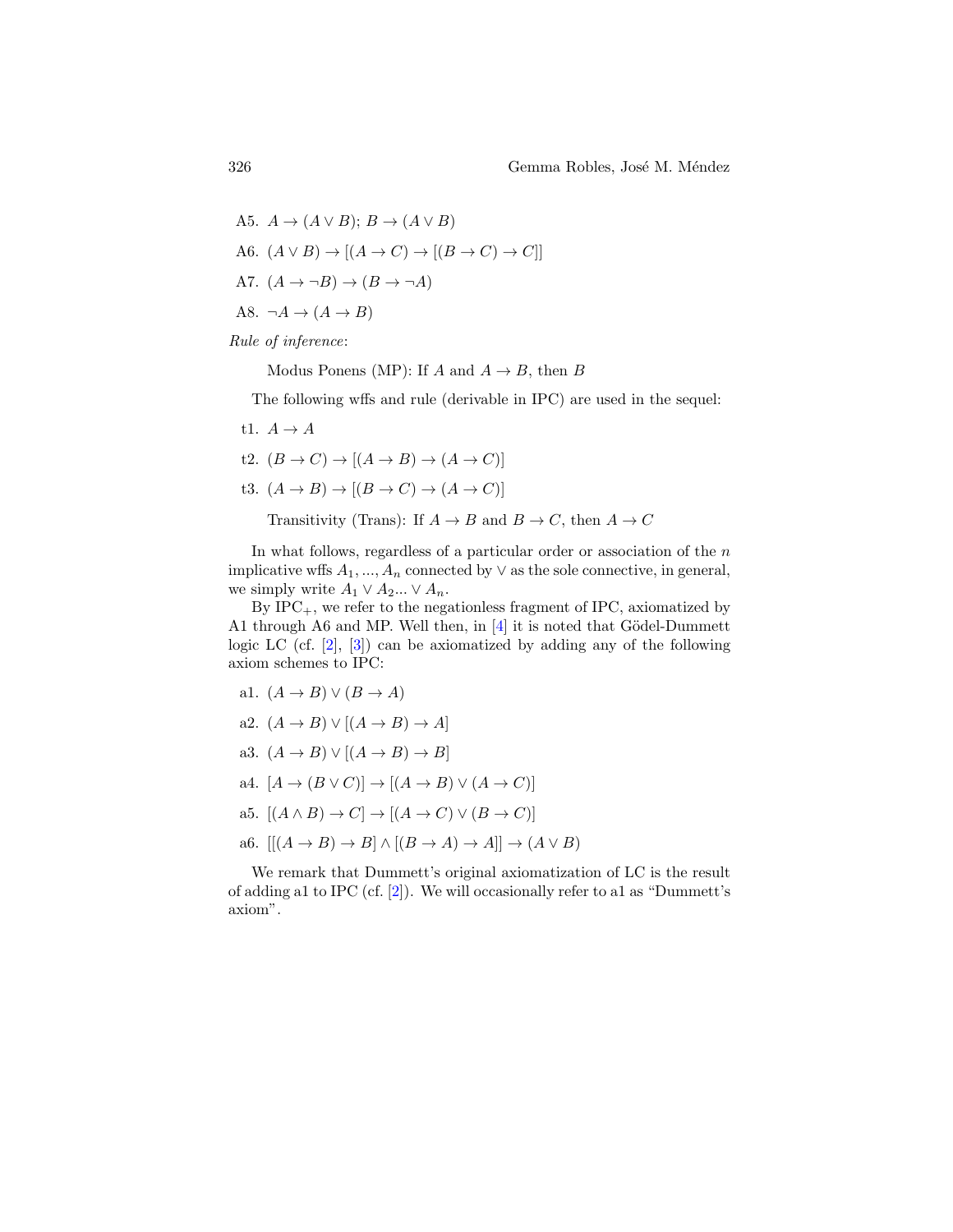The authors of [\[4\]](#page-9-0) add: "An even larger number of equivalents [axioms] arises by the fact that in IPC  $\vdash A \lor B$  iff  $\vdash (A \to B) \land (B \to C) \to C$  (DR), and, more generally,  $\vdash D \rightarrow A \lor B$  iff  $\vdash D \land (A \rightarrow C) \land (B \rightarrow C) \rightarrow C$  $(EDR)$ " ([2], p. 1).

The aim of this note is to increase the number of equivalent axioms recorded above by showing that, for any odd number  $n$  equal to or greater than 1 and (possibly) distinct wffs  $A_1, A_2, ..., A_n$ , addition of

$$
A_0 \to A_1 \lor \dots \lor A_{n-1} \to A_n \lor A_n \to A_0
$$

to IPC is an axiomatization of LC.

As a by-product of the fact just stated, it also will be shown that if in the preceding wff  $n$  is an even number equal to or greater than 2, addition of it to IPC results in an intermediate logic included in (but not including) LC.

To the best of our knowledge, neither of these facts is recorded in the literature.

# 2. IPC plus  $(A \rightarrow B) \vee [(B \rightarrow C) \vee (C \rightarrow A)]$

Let  $A_0, A_1, \ldots, A_n, A_{n+1}, A_{n+2}$  be (possibly) distinct wffs, n being an even number equal to or greater than 2. Consider now the following wffs:

$$
\alpha. A_0 \to A_1 \lor A_1 \to A_2 \lor A_2 \to A_0
$$
  

$$
\beta. A_0 \to A_1 \lor \dots \lor A_{n-1} \to A_n \lor A_n \to A_0
$$

$$
\gamma. \ A_0 \to A_1 \vee \dots \vee A_{n-1} \to A_n \vee A_n \to A_{n+1} \vee A_{n+1} \to A_{n+2} \vee A_{n+2} \to A_0
$$

We prove:

PROPOSITION 2.1 (IPC<sub>+</sub> &  $\beta$  proves  $\alpha$ ). The wff  $\alpha$  is provable in IPC<sub>+</sub> plus  $\beta$ .

PROOF:

1. 
$$
A_0 \to A_1 \vee \dots \vee A_{n-1} \to A_n \vee A_n \to A_0
$$
  $\beta$ 

By changing in (1), for each  $i \geq 3$ ,  $A_i$  by  $A_1$  (resp.,  $A_2$ ) if i is an odd number (resp., even number), we get

2. 
$$
A_0 \rightarrow A_1 \vee A_1 \rightarrow A_2 \vee A_2 \rightarrow A_1 \vee A_2 \rightarrow A_0
$$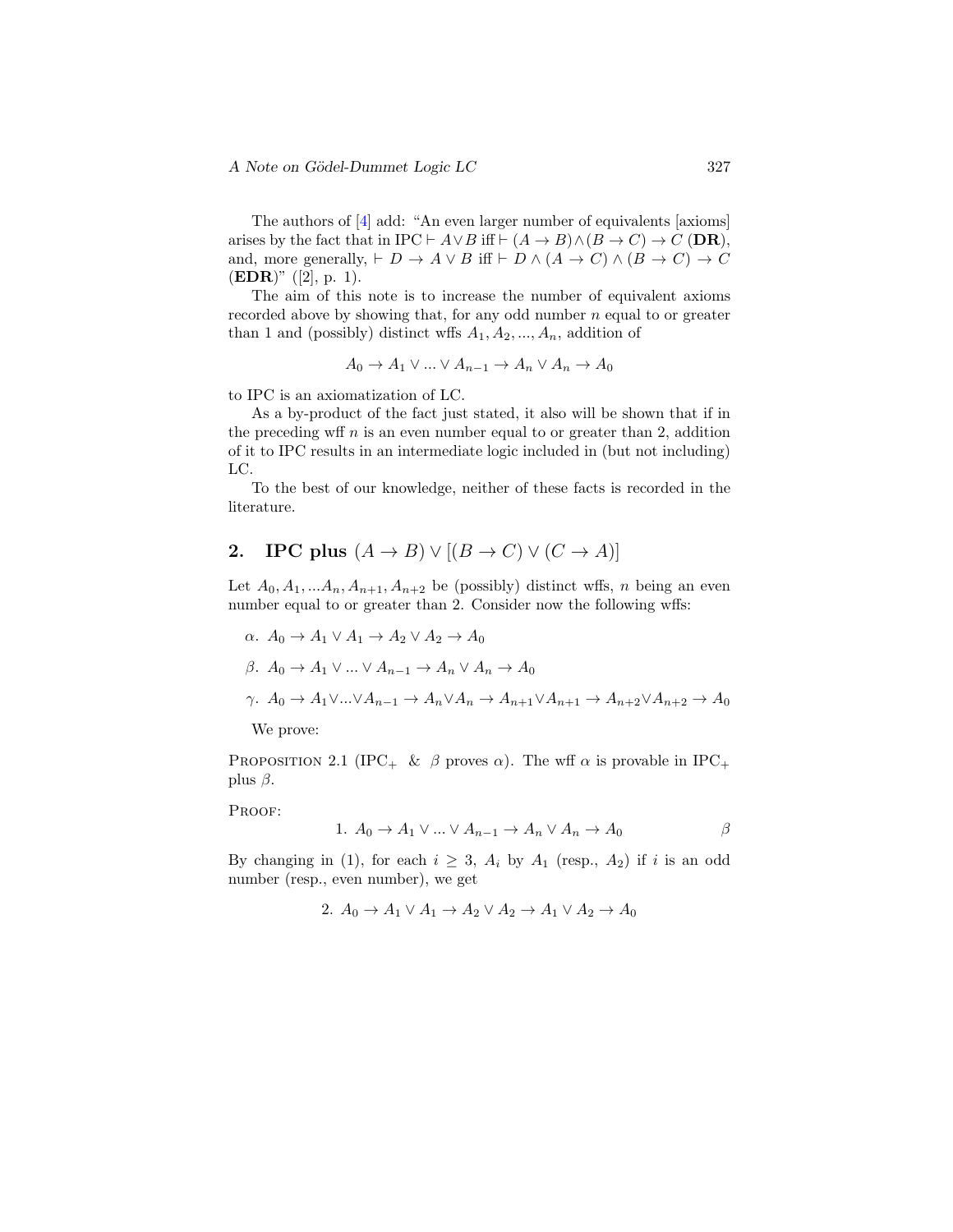or equivalently

$$
3. A_0 \to A_1 \lor A_1 \to A_2 \lor A_2 \to A_0 \lor A_2 \to A_1
$$

Moreover, by changing in (1), for each  $i \geq 3$ ,  $A_i$  by  $A_0$  (resp.,  $A_1$ ) if i is an odd number (resp., even number), we get

4. 
$$
A_0 \rightarrow A_1 \vee A_1 \rightarrow A_2 \vee A_2 \rightarrow A_0 \vee A_1 \rightarrow A_0
$$

Next, we proceed as follows. Obviously, we have

$$
5. (A_2 \to A_0) \to (\alpha)
$$

In addition,

6. 
$$
(A_1 \rightarrow A_0) \rightarrow [(A_2 \rightarrow A_1) \rightarrow (A_2 \rightarrow A_0)]
$$
  
7.  $(A_1 \rightarrow A_0) \rightarrow [(A_2 \rightarrow A_1) \rightarrow (\alpha)]$   
8.  $(\alpha) \rightarrow [(A_2 \rightarrow A_1) \rightarrow (\alpha)]$   
41

Then,

9. 
$$
(A_2 \to A_1) \to (\alpha)
$$
 A6, 4, 7, 8

Now, by using

10. 
$$
(\alpha) \rightarrow (\alpha)
$$
 t1

3, 9 and A6, we derive

11. 
$$
A_0 \rightarrow A_1 \vee A_1 \rightarrow A_2 \vee A_2 \rightarrow A_0
$$

as it was to be proved.

PROPOSITION 2.2 (IPC<sub>+</sub> &  $\alpha$  proves  $\beta$ ). The wff  $\beta$  is provable in IPC<sub>+</sub> plus  $\alpha$ .

PROOF: Firstly, we show,

(I) The wff  $\delta$ ,  $A_0 \to A_1 \lor A_1 \to A_2 \lor A_2 \to A_3 \lor A_3 \to A_4 \lor A_4 \to A_0$ , is provable in IPC<sub>+</sub> plus  $\alpha$ :

$$
1. A_0 \to A_1 \lor A_1 \to A_2 \lor A_2 \to A_0
$$

$$
2. A_2 \to A_3 \lor A_3 \to A_4 \lor A_4 \to A_2 \qquad \qquad \alpha
$$

 $\Box$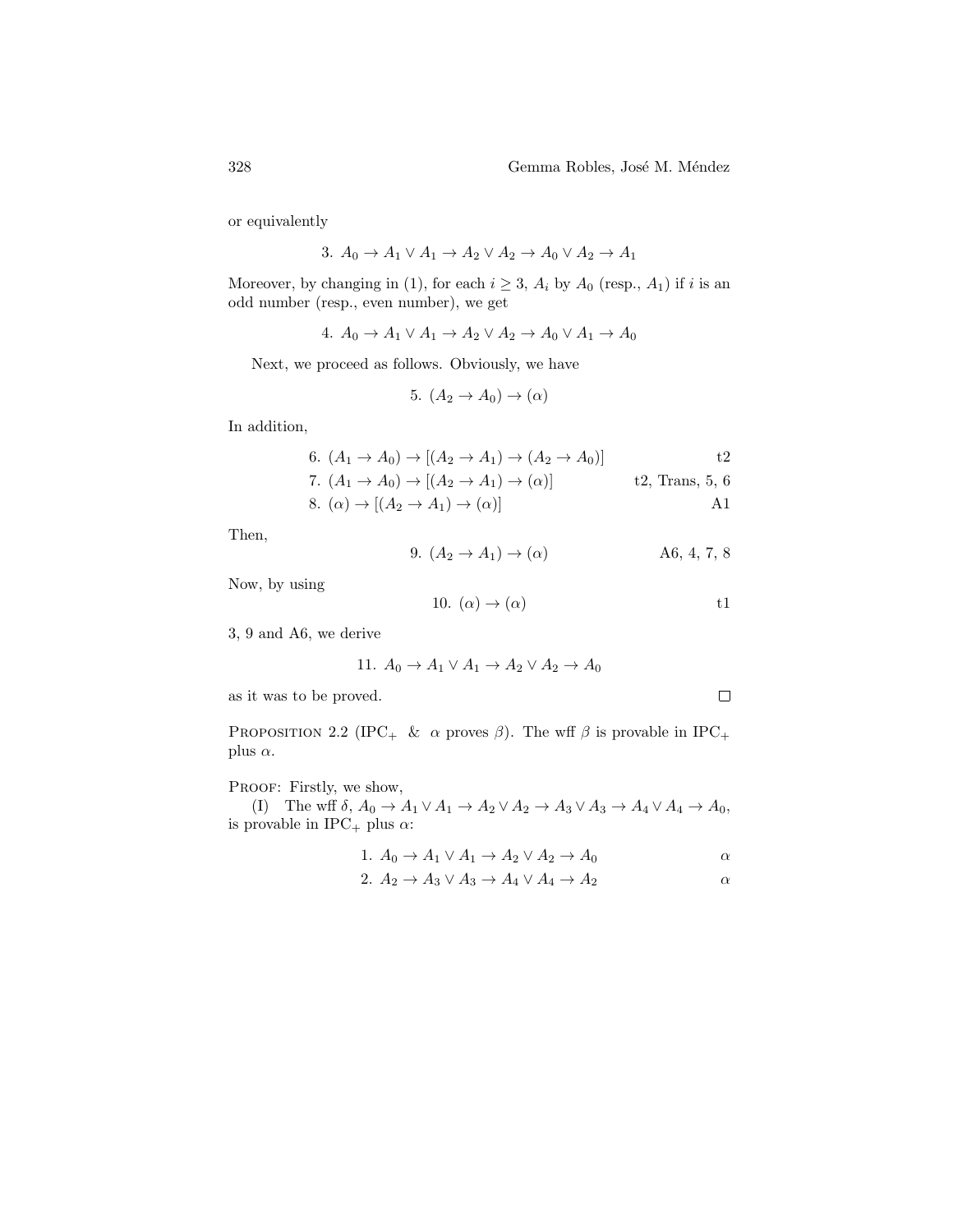We trivially have:

3. 
$$
(A_0 \rightarrow A_1 \lor A_1 \rightarrow A_2) \rightarrow (\delta)
$$
  
4.  $(A_2 \rightarrow A_3 \lor A_3 \rightarrow A_4) \rightarrow (\delta)$   
5.  $(A_4 \rightarrow A_0) \rightarrow (\delta)$ 

Then, we get

6. 
$$
[(A_4 \to A_2) \to (\delta)] \to (\delta)
$$
 A6, 2, 4

In addition,

7. 
$$
(A_2 \to A_0) \to [(A_4 \to A_2) \to (A_4 \to A_0)]
$$
 t2  
\n8.  $(A_2 \to A_0) \to [(A_4 \to A_2) \to (\delta)]$  t2, Trans, 5, 7  
\n9.  $(A_2 \to A_0) \to (\delta)$  Trans, 6, 8

Finally,

10. 
$$
A_0 \to A_1 \lor A_1 \to A_2 \lor A_2 \to A_3 \lor A_3 \to A_4 \lor A_4 \to A_0
$$
 A6, 1, 3, 9

(II) Given (I), the wff  $\varepsilon$ ,  $A_0 \to A_1 \vee A_1 \to A_2 \vee A_2 \to A_3 \vee A_3 \to$  $A_4 \vee A_4 \rightarrow A_5 \vee A_5 \rightarrow A_6 \vee A_6 \rightarrow A_0$ , is provable in IPC<sub>+</sub> plus  $\alpha$  similarly as  $\delta$  has been proved above. We can use  $\delta$ ,  $\alpha$  and t2 in the forms  $A_4 \rightarrow$  $A_5 \vee A_5 \rightarrow A_6 \vee A_6 \rightarrow A_4$  and  $(A_4 \rightarrow A_0) \rightarrow [(A_6 \rightarrow A_4) \rightarrow (A_6 \rightarrow A_0)]$ , respectively.

(III) In this way, the wff  $\gamma$ , displayed at the beginning of the section, can be obtained given  $\beta$  (i.e.,  $A_0 \rightarrow A_1 \vee ... \vee A_{n-1} \rightarrow A_n$ ), and  $\alpha$  and t2 in the forms  $A_n \to A_{n+1} \vee A_{n+1} \to A_{n+2} \vee A_{n+2} \to A_n$  and  $(A_n \to A_0) \to$  $[(A_{n+2} \to A_n) \to (A_{n+2} \to A_0)],$  respectively.

Once (I), (II) and (III) are proved, it is clear that  $\beta$  is derivable from  $\Box$  $\text{IPC}_+$  plus  $\alpha$ .

Given Propositions 2.1 and 2.2, we have the following corollary.

COROLLARY 2.3 (IPC &  $\alpha$  is equivalent to IPC &  $\beta$ ). Let  $A_0, A_1, ..., A_n$ be (possibly) distinct wffs, n being an even number equivalent to or greater than 2. The systems IPC plus  $\alpha$  (i.e.,  $A_0 \rightarrow A_1 \vee A_1 \rightarrow A_2 \vee A_2 \rightarrow A_0$ ) and IPC plus  $\beta$  (i.e.,  $A_0 \to A_1 \vee ... \vee A_{n-1} \to A_n \vee A_n \to A_0$ ) are deductively equivalent.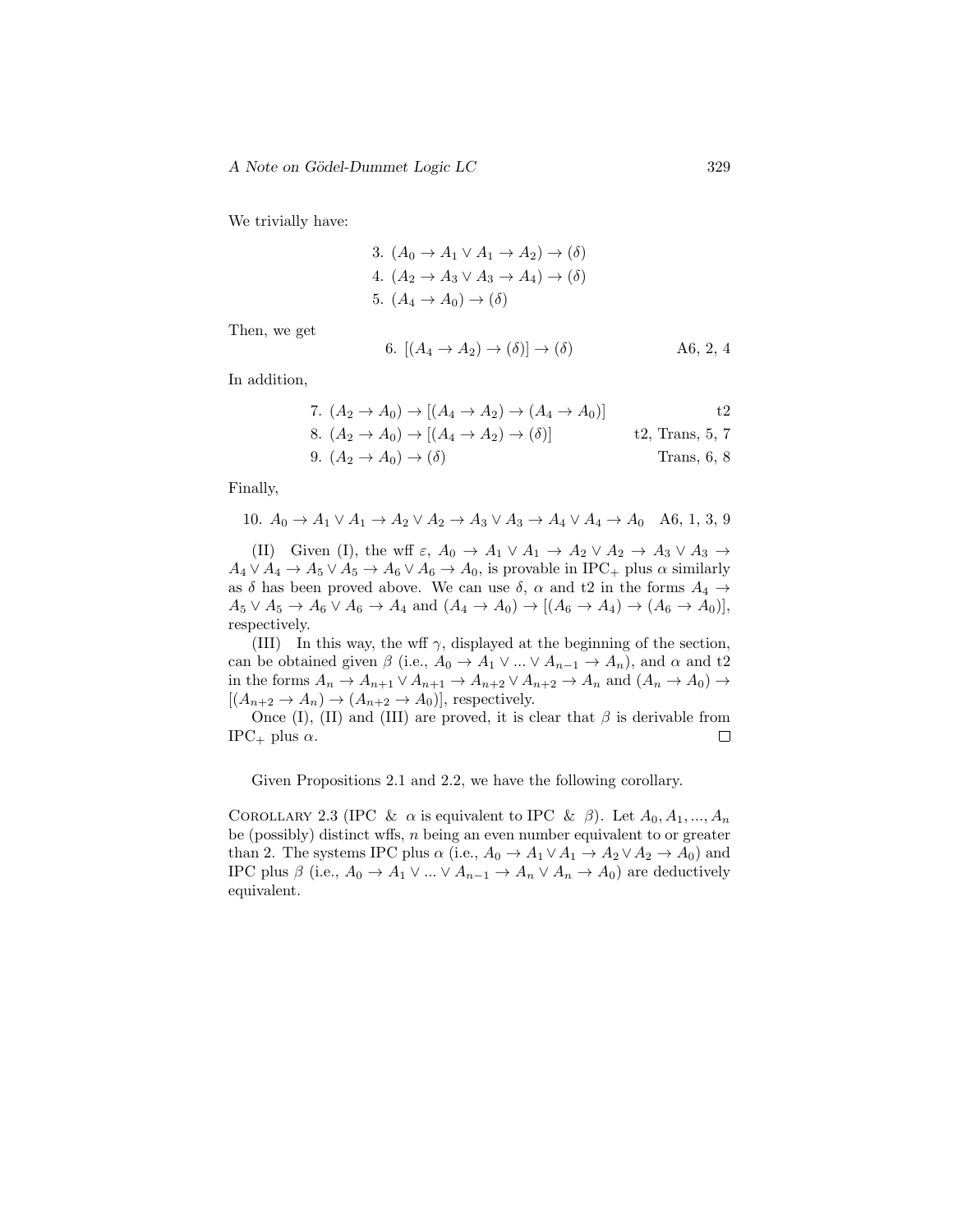The section is ended by proving that Dummett's axiom  $(A \to B) \lor (B \to$ A) (a1) is not provable from IPC plus  $(A \rightarrow B) \vee [(B \rightarrow C) \vee (C \rightarrow A)].$ Let us provisionally name LC<sub>2</sub> the result of adding  $(A \rightarrow B) \vee [(B \rightarrow B])$  $C \vee (C \rightarrow A)$  to IPC. We have:

PROPOSITION 2.4 (Dummett's axiom is not provable in  $LC_2$ ). Dummett's axiom  $(A \to B) \lor (B \to A)$  is not provable in LC<sub>2</sub>, that is, the result of adding  $(A \to B) \lor [(B \to C) \lor (C \to A)]$  to IPC.

PROOF: Consider the following set of truth-tables (4 is the only designated value):

| $\rightarrow$ 0 1 2 3 4 $\rightarrow$             |  |  |  |  | $\wedge$   0   1   2   3   4                               |  |  |
|---------------------------------------------------|--|--|--|--|------------------------------------------------------------|--|--|
| $0 \t 4 \t 4 \t 4 \t 4 \t 4 \t 4$                 |  |  |  |  | $0 \mid 0 \quad 0 \quad 0 \quad 0 \quad 0$                 |  |  |
| $1 \t 2 \t 4 \t 2 \t 4 \t 4 \t 2$                 |  |  |  |  | $1 \ 0 \ 1 \ 0 \ 1 \ 1$                                    |  |  |
| $2 \mid 1 \quad 1 \quad 4 \quad 4 \quad 4 \mid 1$ |  |  |  |  | $2 \begin{pmatrix} 0 & 0 & 2 & 2 & 2 \end{pmatrix}$        |  |  |
| $3 \t 0 \t 1 \t 2 \t 4 \t 4 \t 0$                 |  |  |  |  | $3 \begin{array}{ rrrr} 3 & 0 & 1 & 2 & 3 & 3 \end{array}$ |  |  |
| $4 \t 0 \t 1 \t 2 \t 3 \t 4 \t 0$                 |  |  |  |  | $4 \mid 0 \quad 1 \quad 2 \quad 3 \quad 4$                 |  |  |
|                                                   |  |  |  |  |                                                            |  |  |

| $\vee$         | $\boldsymbol{0}$                         | $\mathbf{1}$                               | $\overline{2}$  | 3     |                |
|----------------|------------------------------------------|--------------------------------------------|-----------------|-------|----------------|
| $\overline{0}$ | $\boldsymbol{0}$                         |                                            | $\overline{2}$  | $3^-$ |                |
|                |                                          | $\begin{array}{c} 1 \\ 1 \\ 3 \end{array}$ | $3\phantom{.0}$ | 3     | $\overline{4}$ |
| $\frac{1}{2}$  |                                          |                                            | $\,2$           | 3     |                |
|                | $\begin{array}{c} 2 \ 1 \ 3 \end{array}$ | $\frac{1}{3}$                              | 3               | 3     |                |
| $\frac{1}{4}$  |                                          | $\overline{4}$                             |                 | 4     |                |

This set verifies all axioms of IPC (A1-A8) plus  $(A \rightarrow B) \vee [(B \rightarrow$  $(C) \vee (C \rightarrow A)$  and the rule MP, but falsifies Dummett's axiom: let v be any assignment to the propositional variables such that  $v(p) = 2$  and  $v(q) = 1$ , for distinct propositional variables p and q. Then,  $v[(p \rightarrow q) \vee$  $(q \rightarrow p) \equiv 3.$ П

It follows from this proposition that LC is not included in  $LC_2$ . Instead, in the following section, it is proved that  $LC_2$  is included in LC.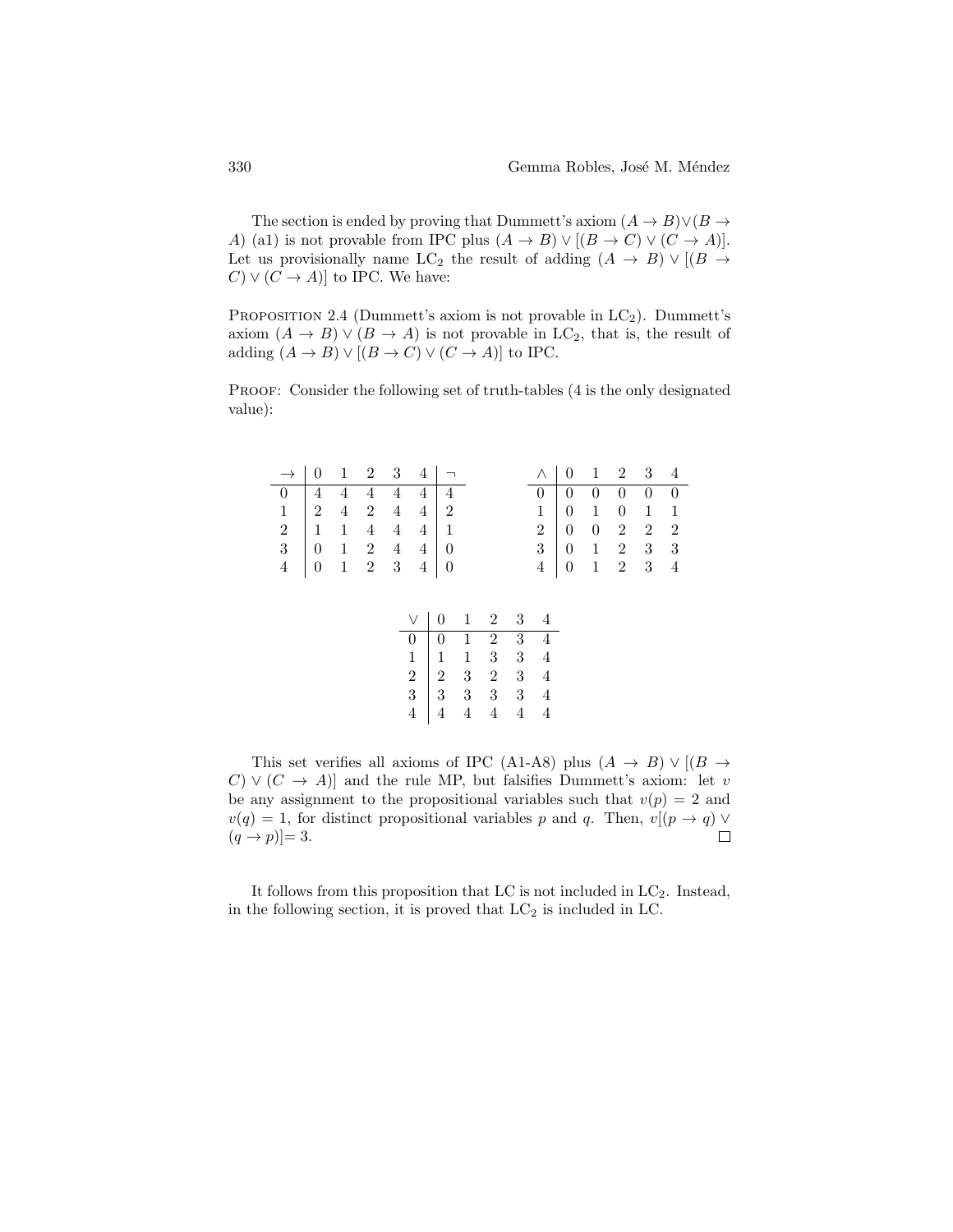## 3. A sequence of axioms equivalent to Dummett's axiom

Let  $A_0, A_1, ..., A_n$  be distinct wffs, n being an odd number equal to or greater than 1. Now, consider the following wffs:

$$
\varepsilon. \ A_0 \to A_1 \lor A_1 \to A_0
$$

 $θ$ .  $A_0$  →  $A_1$   $\vee$  ...  $\vee$   $A_{n-1}$  →  $A_n$   $\vee$   $A_n$  →  $A_0$ 

We prove:

PROPOSITION 3.1 (IPC<sub>+</sub> &  $\theta$  proves  $\varepsilon$ ). The wff  $\varepsilon$  is provable from IPC<sub>+</sub> plus  $\theta$ .

PROOF:

1. 
$$
A_0 \to A_1 \vee \ldots \vee A_{n-1} \to A_n \vee A_n \to A_0
$$

By changing in (1), for each  $i \geq 2$ ,  $A_i$  by  $A_0$  (resp.,  $A_1$ ) if i is an even number (resp., odd number), we get

2. 
$$
A_0 \rightarrow A_1 \vee A_1 \rightarrow A_0 \vee \dots \vee A_0 \rightarrow A_1 \vee A_1 \rightarrow A_0
$$

that is,

$$
3. A_0 \to A_1 \lor A_1 \to A_0
$$

i.e., the characteristic axiom of LC.

PROPOSITION 3.2. Consider the following wff  $\eta$ ,  $A_0 \to A_1 \vee ... \vee A_{n-1} \to$  $A_n \vee A_n \to A_0$ , where  $A_0, A_1, ..., A_{n-1}, A_n$  are (possibly) distinct wffs. This wff  $\eta$  is provable in LC (notice that n is any natural number equal to or greater than 1).

PROOF:

1. 
$$
(A_n \rightarrow A_{n-1}) \rightarrow [(A_{n-1} \rightarrow A_{n-2}) \rightarrow (A_n \rightarrow A_{n-2})]
$$
 t3

2. 
$$
(A_n \to A_{n-2}) \to [(A_{n-2} \to A_{n-3}) \to (A_n \to A_{n-3})]
$$

3. 
$$
(A_n \to A_{n-1}) \to [(A_{n-1} \to A_{n-2}) \to [(A_{n-2} \to A_{n-3}) \to (A_n \to A_{n-3})]]
$$
  
t2, Trans, 1, 2

In this way, we have

4. 
$$
(A_n \to A_{n-1}) \to [(A_{n-1} \to A_{n-2}) \to [\dots \to [(A_1 \to A_0) \to (A_n \to A_0)] \dots ]]
$$

$$
\qquad \qquad \Box
$$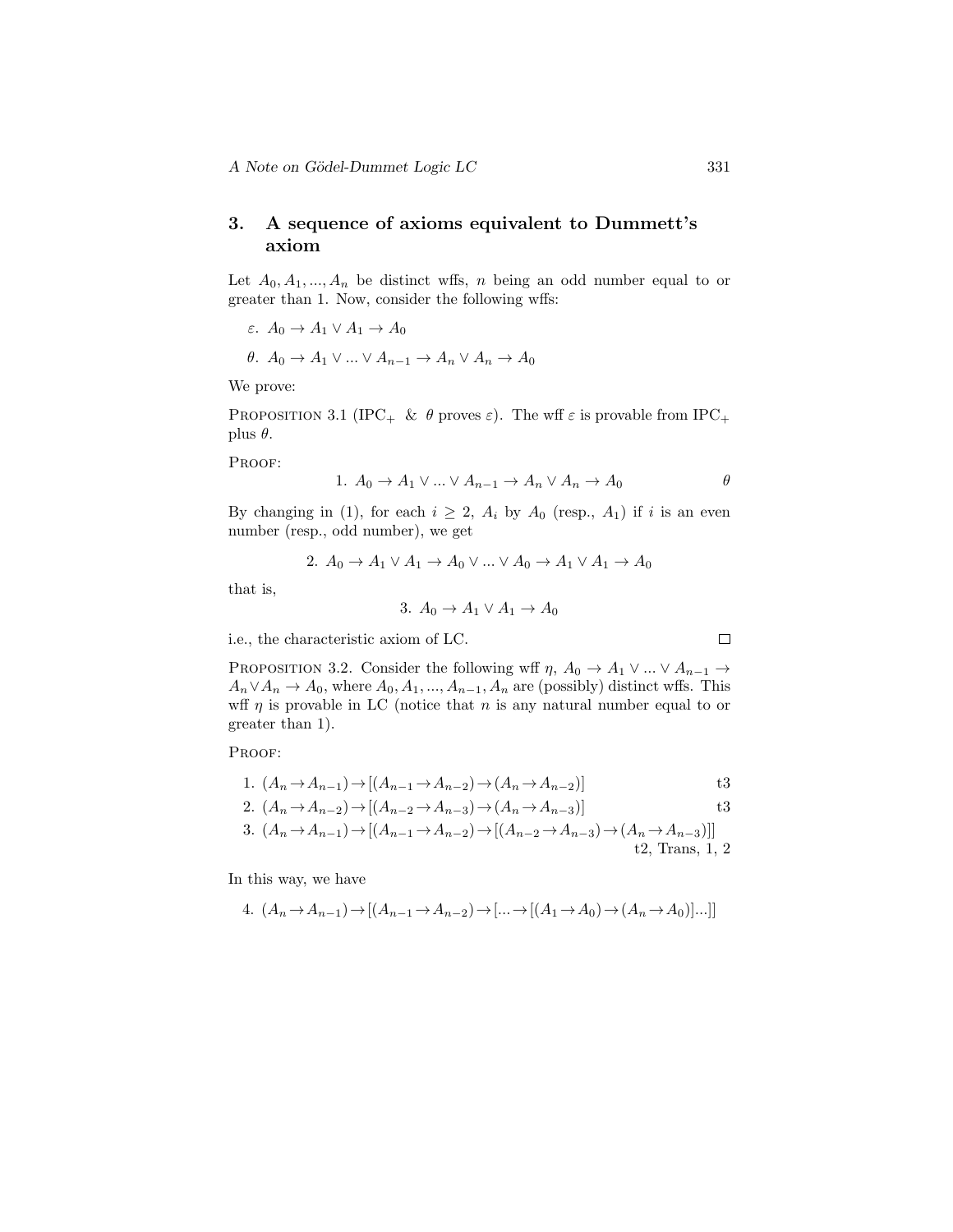Now, we obviously have

$$
5. (A_n \to A_0) \to (\eta)
$$

and

$$
6. (A_{n-1} \to A_n) \to (\eta)
$$

So, by  $t2$ ,  $t3$ ,  $(4)$  and  $(5)$ , we derive

7. 
$$
(A_n \to A_{n-1}) \to [(A_{n-1} \to A_{n-2}) \to [\dots \to [(A_1 \to A_0) \to (\eta)] \dots]]
$$

And by A1, (6) and Trans, we obtain

8. 
$$
(A_{n-1} \to A_n) \to [(A_{n-1} \to A_{n-2}) \to [\dots \to [(A_1 \to A_0) \to (\eta)] \dots]]
$$

Now, by Dummett's axiom, we have

9. 
$$
(A_{n-1} \to A_n) \vee (A_n \to A_{n-1})
$$

whence

10. 
$$
(A_{n-1} \to A_{n-2}) \to [(A_{n-2} \to A_{n-3}) \to [\dots \to [(A_1 \to A_0) \to (\eta)] \dots]]
$$

follows by A6,  $(7)$ ,  $(8)$  and  $(9)$ .

Next, notice that, for any  $k$   $(0 \leq k \leq n-1)$ ,

11. 
$$
(A_k \to A_{k+1}) \to (\eta)
$$

is clearly provable.

Finally, proceeding from (10) and (11), similarly as we have proceeded from  $(4)$ ,  $(7)$ ,  $(8)$  and  $(9)$  to  $(10)$ , we eventually derive

12. 
$$
A_0 \rightarrow A_1 \vee \dots A_{n-1} \rightarrow A_n \vee A_n \rightarrow A_0
$$

that is, the wff  $\eta$ , as it was to be proved.

Given Propositions 3.1 and 3.2, we immediately have the following corollary.

COROLLARY 3.3 (IPC &  $\theta$  is equivalent to LC). Let  $A_0, A_1, ..., A_n$  be (possibly) distinct wffs, n being an odd number equivalent to or greater than 1. The result of adding the wff  $\theta$  (i.e.,  $A_0 \to A_1 \vee ... A_{n-1} \to A_n \vee A_n \to$  $A_0$ ) to IPC is a system deductively equivalent to LC.

 $\Box$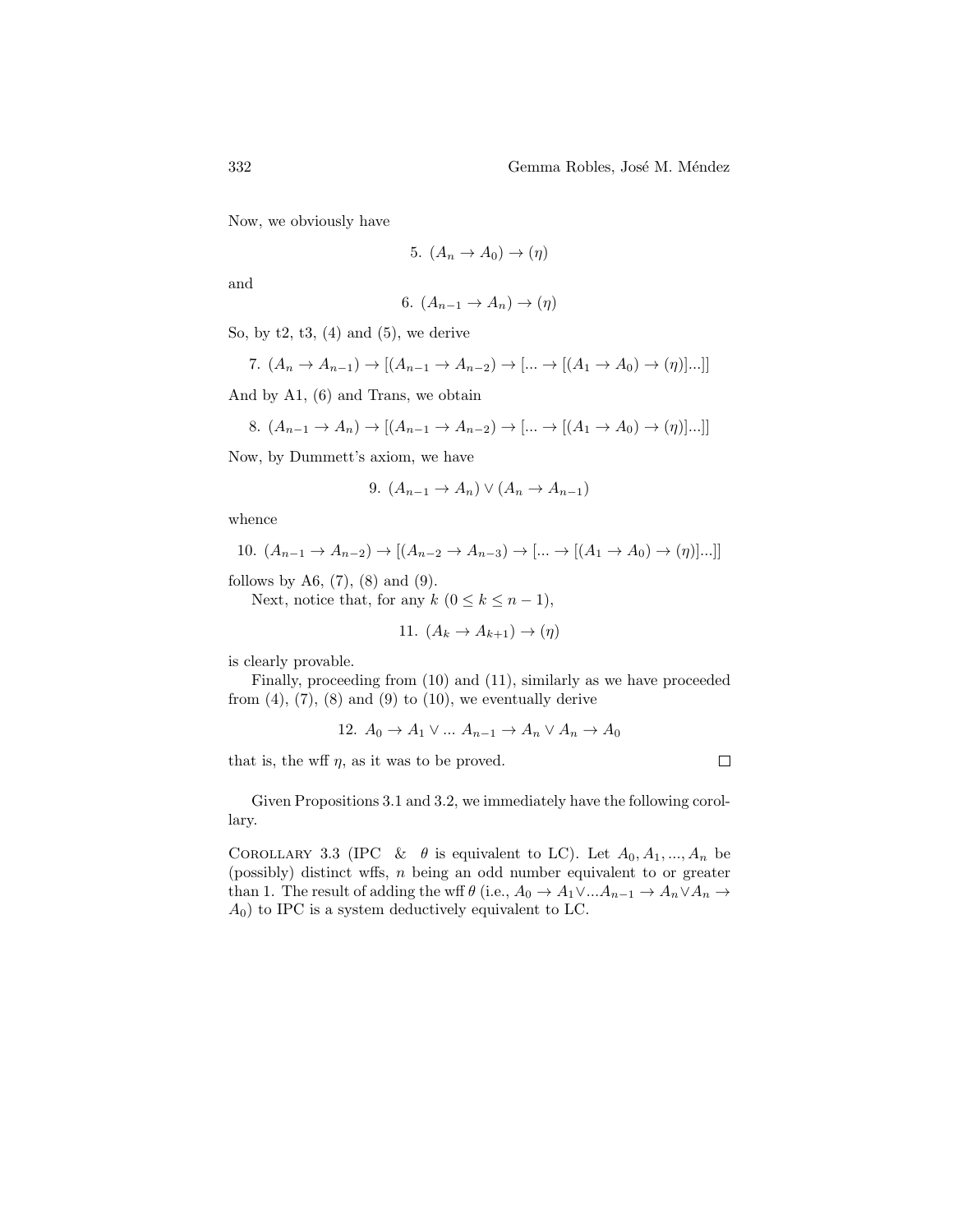On the other hand, given Propositions 2.4 and 3.2, the following corollary is immediate.

COROLLARY 3.4 (LC<sub>2</sub> is included in LC). The system  $LC_2$ , that is, IPC plus the axiom  $(A \to B) \lor [(B \to C) \lor (C \to A)]$  is included in (but does not include) LC.

#### 4. A couple of remarks

This note is ended with a couple of remarks.

1. The proofs of Propositions 2.1, 2.2, 3.1 and 3.2 are given within the context of  $IPC_+$ , but it is possible that weaker systems are sufficient. For example, MaGIC (cf.  $|7|$ ) does not find a set of truth-tables verifying *Ticket Entailment* (cf. [\[1\]](#page-9-4)) plus Dummett's axiom but falsifying  $(A \rightarrow B) \vee (B \rightarrow$  $C \vee (C \rightarrow D) \vee (D \rightarrow A).$ 

2. An IPC-model is the following structure  $(K, R, \vDash)$ , where K is a nonempty set,  $R$  is a reflexive and transitive binary relation defined on  $K$  and  $\vDash$  is a (valuation) relation such that for each  $a \in K$ , propositional variable  $p$  and wffs  $A, B$ , the following conditions (clauses) are fulfilled:

- (i)  $(Rab \& a \models p) \Rightarrow b \models p$
- (ii)  $a \models A \land B$  iff  $a \models A$  and  $a \models B$
- (iii)  $a \models A \lor B$  iff  $a \models A$  or  $a \models B$
- (iv)  $a \models A \rightarrow B$  iff for all  $b \in K$ ,  $(Rab \text{ and } b \models A) \Rightarrow b \models B$
- (v)  $a \models \neg A$  iff for all  $b \in K$ ,  $Rab \Rightarrow b \not\models A$

We have: for any set of wffs  $\Gamma$  and wff  $A, \Gamma \vdash_{\text{IPC}} A$  iff  $\Gamma \models A$  ( $\Gamma \models A$  iff for any IPC-model M and  $a \in K$ ,  $a \models A$  if  $a \models \Gamma$ , where  $a \models \Gamma$  iff  $a \models B$  for all  $B \in \Gamma$ ) (cf. [\[5\]](#page-9-5) or [\[6\]](#page-9-6) and references therein).

Well then, let us name  $LC_n$  the result of adding the axiom

$$
A_0 \to A_1 \lor \dots \lor A_{n-1} \to A_n \lor A_n \to A_0
$$

to IPC; and let  $LC_n$ -models be the result of adding the following condition to IPC-models: for any  $a_0, a_1, ..., a_n \in K$ , if  $Ra_0a_1$  and  $Ra_0a_2$  and ,..., and  $Ra_{0}a_{n}$ , then,  $Ra_{1}a_{n}$  or  $Ra_{2}a_{1}$  or , ..., or  $Ra_{n}a_{n-1}$ . For instance, LC<sub>2</sub>models (i.e., models for IPC plus the axiom  $(A \to B) \lor (B \to C) \lor (C \to A)$ )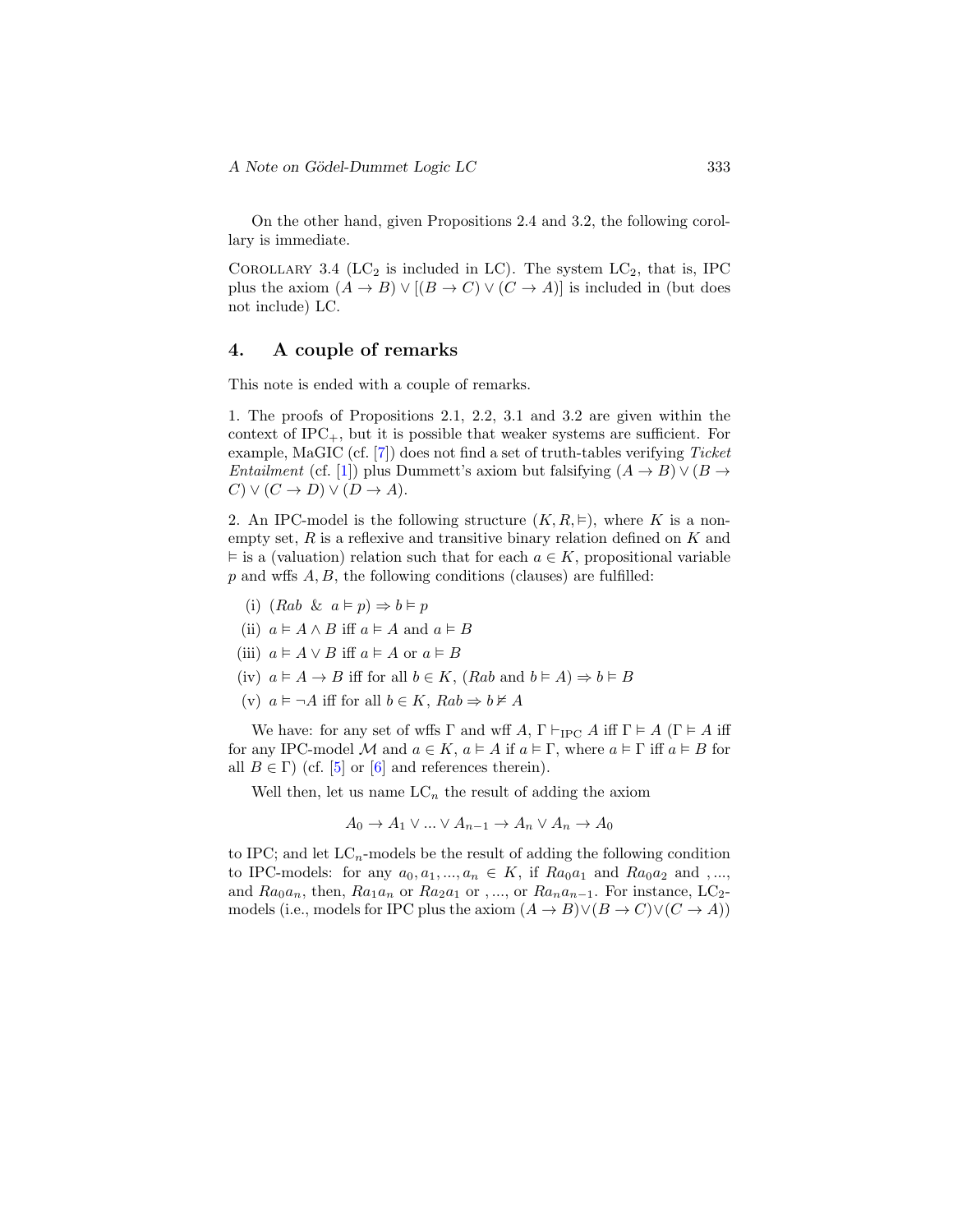are defined when adding to IPC-models the condition, for any  $a, b, c, d \in K$ ,  $(Rab \& Rac \& Rad) \Rightarrow (Rbd \text{ or } Rcb \text{ or } Rdc)$ . It is not difficult to prove that  $LC_n$  is (strongly) sound and complete w.r.t.  $LC_n$ -models.

Acknowledgements. Work supported by research project FFI2017- 82878-P financed by the Spanish Ministry of Economy, Industry and Competitiveness. We sincerely thank two anonymous referees of the Bulletin of the Section of Logic for their comments and suggestions on a previous draft of this paper.

#### References

- <span id="page-9-4"></span>[1] A. R. Anderson, N. D. Belnap Jr., Entailment. The Logic of Relevance and Necessity, vol. I, Princeton University Press, Princeton, NJ (1975).
- <span id="page-9-1"></span>[2] M. Dummett, A propositional calculus with denumerable matrix, Journal of **Symbolic Logic**, vol. 24(2) (1959), pp. 97–106, DOI: [https://doi.org/10.](https://doi.org/10.2307/2964753) [2307/2964753.](https://doi.org/10.2307/2964753)
- <span id="page-9-2"></span>[3] K. Gödel, Zum intuitionistischen Aussagenkalkül, **Anzeiger der Akademie** der Wissenschaften in Wien, vol. 69 (1932), pp. 65–66.
- <span id="page-9-0"></span>[4] D. D. Jongh, F. S. Maleki, *Below Gödel-Dummett*, [in:] **Booklet of ab**stracts of Syntax meets Semantics 2019 (SYSMICS 2019), Institute of Logic, Language and Computation, University of Amsterdam (2019), pp. 99–102.
- <span id="page-9-5"></span>[5] J. Moschovakis, Intuitionistic Logic, [in:] E. N. Zalta (ed.), The Stanford Encyclopedia of Philosophy, winter 2018 ed. (2018), URL: [https://plato.](https://plato.stanford.edu/archives/win2018/entries/logic-intuitionistic) [stanford.edu/archives/win2018/entries/logic-intuitionistic.](https://plato.stanford.edu/archives/win2018/entries/logic-intuitionistic)
- <span id="page-9-6"></span>[6] G. Robles, J. M. Méndez, A binary Routley semantics for intuitionistic De Morgan minimal logic HM and its extensions, **Logic Journal of the IGPL**, vol. 23(2) (2014), pp. 174–193, DOI: [https://doi.org/10.1093/jigpal/jzu029.](https://doi.org/10.1093/jigpal/jzu029)
- <span id="page-9-3"></span>[7] J. K. Slaney, MaGIC, Matrix Generator for Implication Connectives: Version 2.1, Notes and Guide (1995), [http://users.cecs.anu.edu.au/jks/magic.html.](http://users.cecs.anu.edu.au/ jks/magic.html)